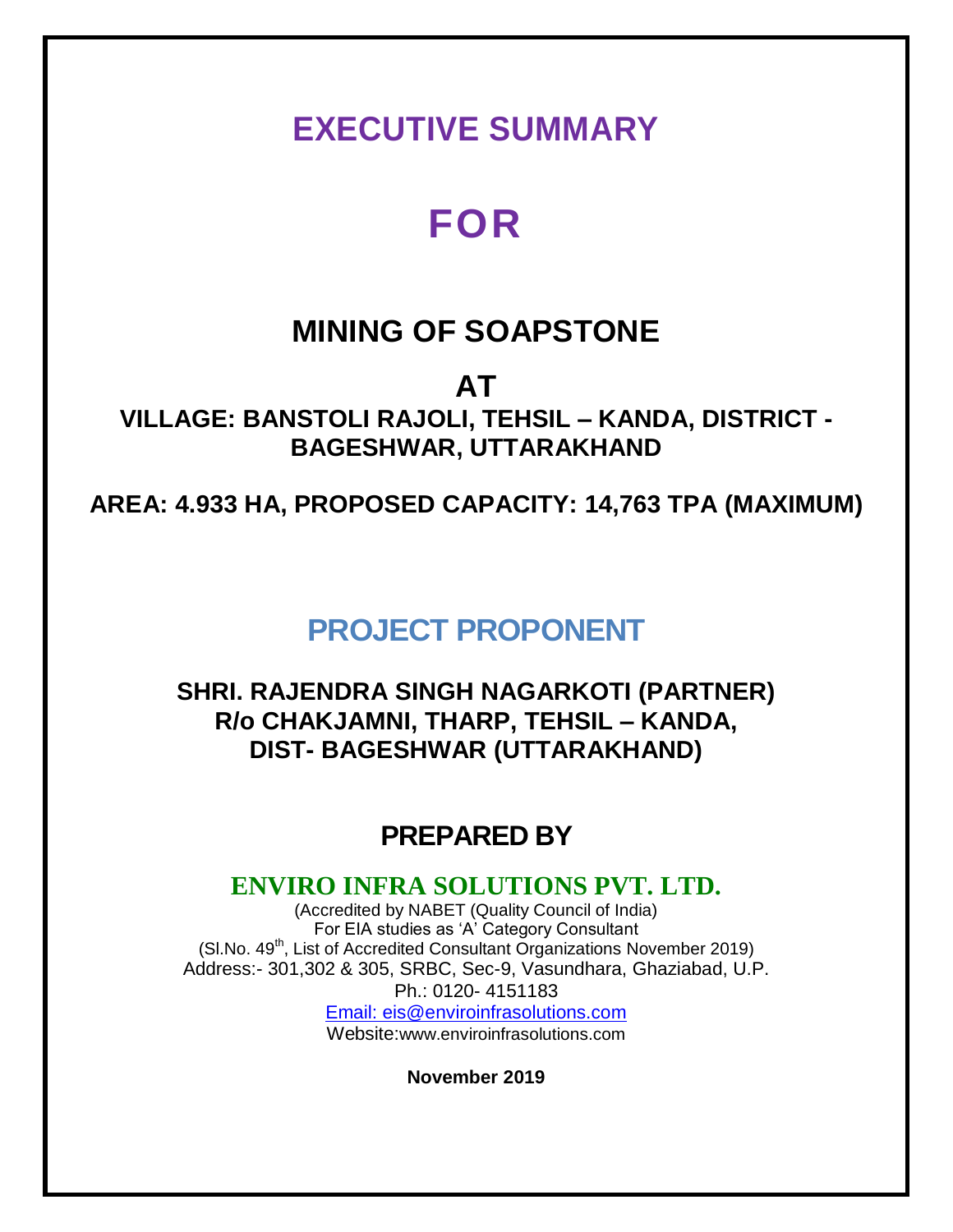### **EXECUTIVE SUMMARY**

#### **1.0 INTRODUCTION**

#### **1.1 Purpose of the Report**

Mr. Rajendra Singh Nagarkoti proposes the Soapstone Mine extending over an area of 4.933 ha (14,763 TPA (maximum) of Soapstone) in Village- Banstoli Rajoli, Tehsil – Kanda, District - Bageshwar, Uttarakhand. The proposal for TOR was considered in its meeting dated 10th July 2019 and since the project comes under B1 Category with cluster situation. The draft Environmental Impact Assessment report has been prepared to comply with the standard Terms of Reference (ToR), under EIA notification of the MoEF&CC dated 14th September, 2006 and amended thereof, for seeking environmental clearance for mining of soapstone in the applied mining lease area.

#### **1.2 Identification of Project & Project Proponent**

#### **1.2.1 Identification of Project**

The Proposed Soapstone mine is executed over an area of 4.933 ha in Village- Banstoli Rajoli, Tehsil – Kanda, District - Bageshwar, Uttarakhand. The maximum production rate is of 14,763 TPA of soapstone production.

The cost of the project is Rs. 10 lakhs.

#### **1.2.2 Project Proponent**

The project proponent is Mr. Rajendra Singh Nagarkoti (Partner). The proposed Soapstone Mine extends over an area of 4.933 Ha (14,763 TPA (maximum) of Soapstone) Village- Banstoli Rajoli, Tehsil – Kanda, District - Bageshwar, Uttarakhand. The LOI of proposed Soapstone Mine was granted in favour of Mr. Rajendra Singh Nagarkoti for period of 50 years by the Govt. of Uttarakhand. The proposed rate of production is 14,763 TPA (maximum) of soapstone. The estimated project cost is Rs 10 lakhs. The expected life of mine is 50 years.

#### **Address of the applicant**

Shri. Rajendra Singh Nagarkoti (Partner)

R/O Chakjamni, Tharp, Tehsil – Kanda,

Dist- Bageshwar (Uttarakhand)

#### **2.0 BRIEF DESCRIPTION OF PROJECT**

#### **2.1 Nature of the Project**

The proposed Soapstone Mine, project will adopt opencast manual cum semi mechanized method. The mine is executed over a lease area of about 4.933 ha, for the production of 14,763 TPA of soapstone.

Therefore as per the EIA Notification dated 15th January, 2016 and 1st July, 2016, the project comes under "B1" Category since it forms the cluster with other mines in 500m..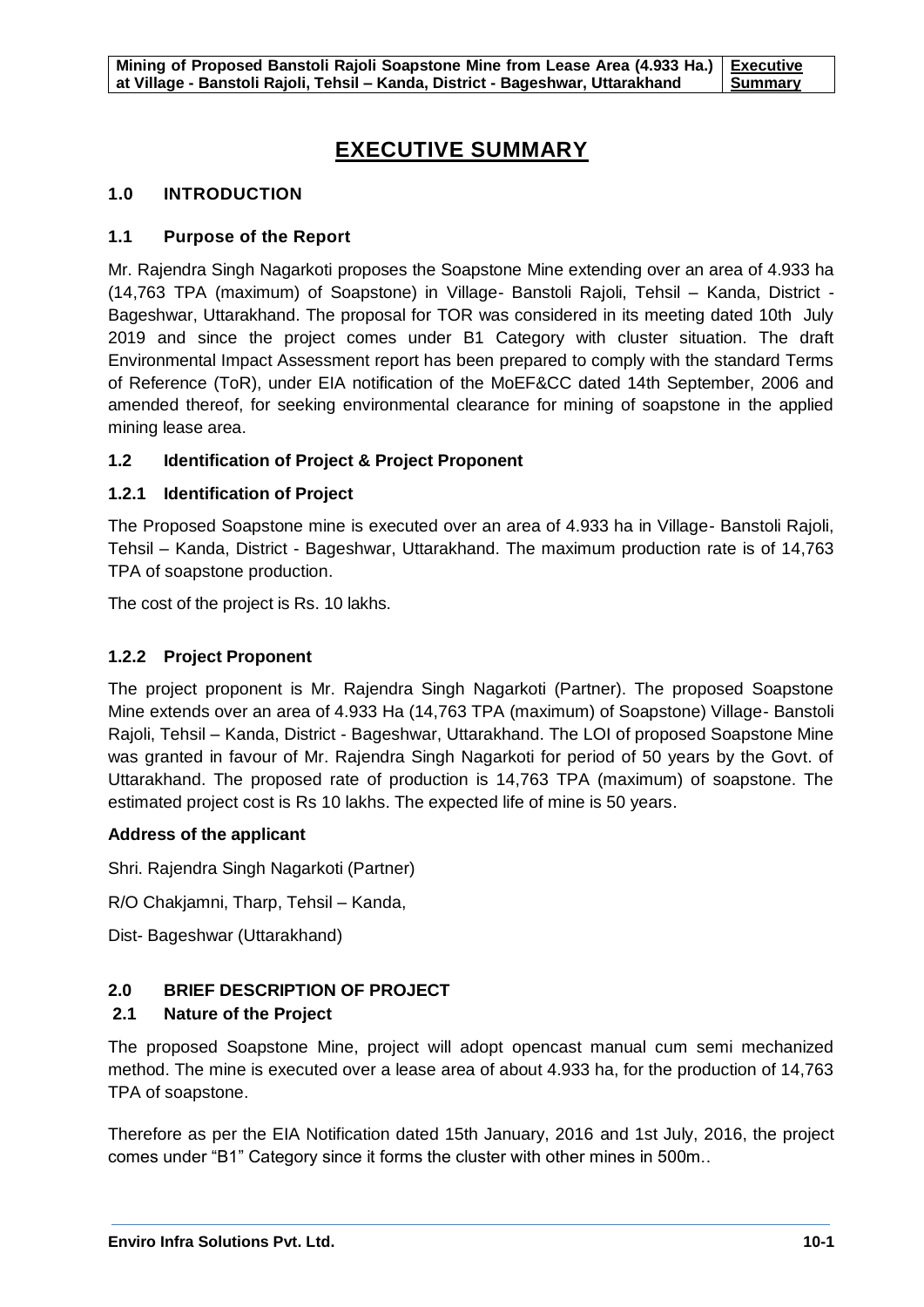| Mining of Proposed Banstoli Rajoli Soapstone Mine from Lease Area (4.933 Ha.)   Executive |         |
|-------------------------------------------------------------------------------------------|---------|
| at Village - Banstoli Rajoli, Tehsil - Kanda, District - Bageshwar, Uttarakhand           | Summary |

#### **2.2 Size of the Project**

The proposed Soapstone mining project extends over an area of 4.933 ha with the target maximum production capacity of mine is about 14,763 TPA (maximum) of Soapstone.

#### **2.3 Anticipated Life of Project and Cost of the Project**

The projected life of the mine is 50 years. The cost of the project is about Rs. 10 lakhs.

#### **2.4 Location of the Project**

The proposed Soapstone Mine lease comes under Banstoli Rajoli, Tehsil – Kanda, District - Bageshwar, Uttarakhand. Geo-graphically the ML area extends from North Latitude 29°51'16.45" N to 29°51'15.72" N and East Longitude 79°55'02.46" E to 79°54'56.27" E with an elevation of about 1451 m reduced level (RL). The area falls in Survey of India topo sheet No. 53 O/13.

#### **2.5 PROJECT DESCRIPTION**

#### **2.5.1 Salient Features of Mine Lease**

The salient features of mine lease are given in **Table 1** below:

| Sr. No.        | <b>Parameter</b>                                      | <b>Description</b>                                                                                                            |
|----------------|-------------------------------------------------------|-------------------------------------------------------------------------------------------------------------------------------|
| 1              | Name of the Mine                                      | Proposed Banstoli Rajoli Soapstone Mining<br>Project at Banstoli Rajoli, Tehsil - Kanda,                                      |
| $\overline{2}$ | Mining Capacity                                       | 14,763 (maximum) TPA of Soapstone                                                                                             |
| 3              | Longitude Latitude                                    | 29°51'16.45" N to 29°51'15.72" N<br>and<br>79°55'02.46" E to 79°54'56.27" E                                                   |
| $\overline{4}$ | Method of mining                                      | Opencast semi mechanized method                                                                                               |
| 5              | <b>Total ML area</b>                                  | 4.933 Ha                                                                                                                      |
| 6              | Extent of mechanization                               | Excavator shall be deployed for extraction of<br>top soil, interburden and mineral. No drilling<br>and blasting will be done. |
| $\overline{7}$ | Bench height & width                                  | 3m                                                                                                                            |
| 8              | <b>Bench Slope</b>                                    | $70^\circ$                                                                                                                    |
| 9              | Slope of track                                        | 1:8 to 1:20                                                                                                                   |
| 10             | <b>Transportation of Material</b>                     | The mineral will be supplied in the local<br>market by trucks/tippers.                                                        |
| 11             | Manpower                                              | 82 persons                                                                                                                    |
| 12             | <b>Water Requirement</b>                              | 8 KLD                                                                                                                         |
| 13             | Source of Water                                       | <b>Nearby Natural Springs (nalah)</b>                                                                                         |
| 14             | Greenbelt development / Plantation<br>(Mine life end) | 2 <sub>ha</sub>                                                                                                               |
| 15.            | No. of saplings proposed in the next<br>5 years       | 2000                                                                                                                          |

#### **Table 1: Salient Features of mine lease area**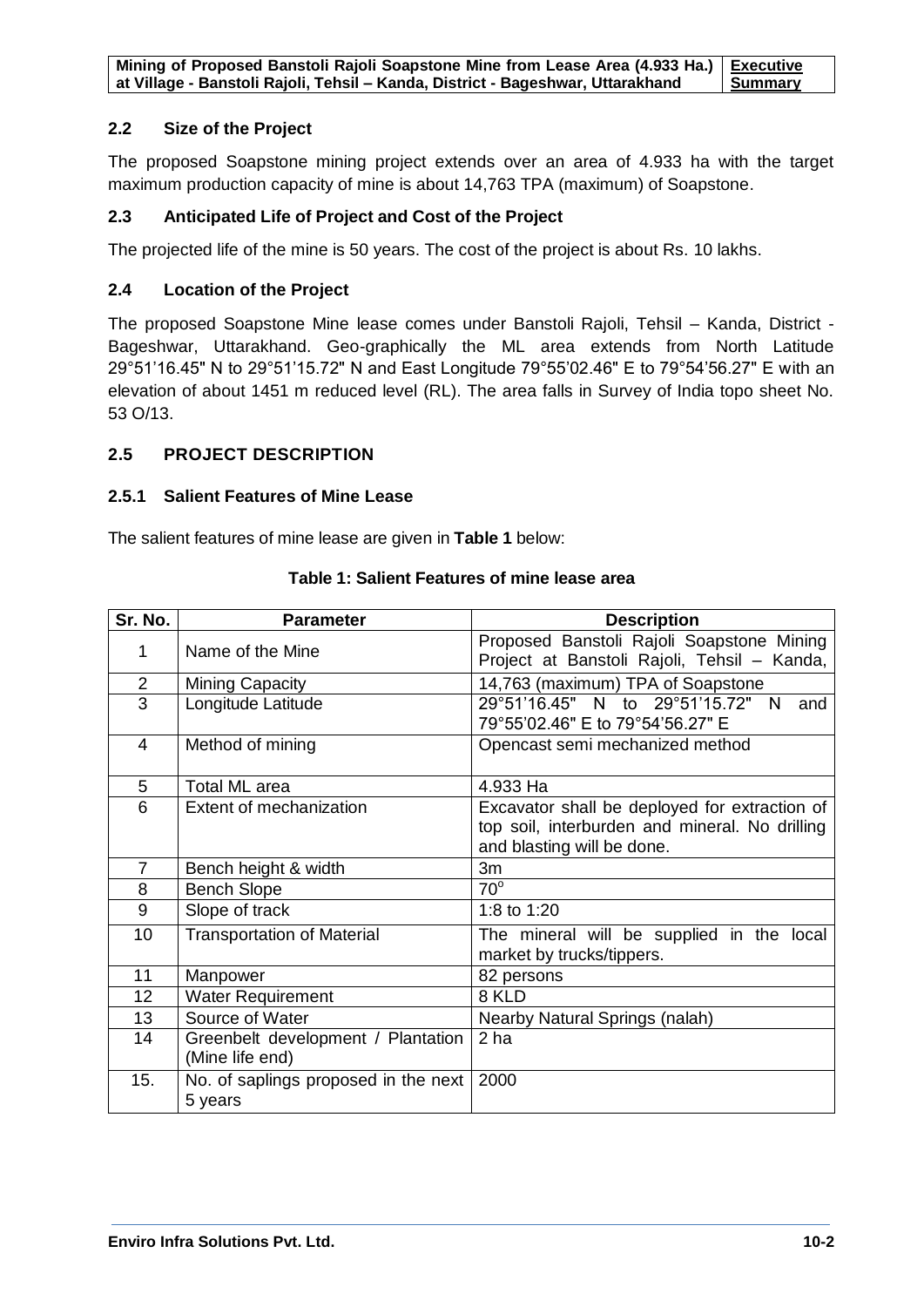| Mining of Proposed Banstoli Rajoli Soapstone Mine from Lease Area (4.933 Ha.)   Executive |                |
|-------------------------------------------------------------------------------------------|----------------|
| at Village - Banstoli Rajoli, Tehsil - Kanda, District - Bageshwar, Uttarakhand           | <b>Summary</b> |

#### **2.5.2 Mine Development and Production**

The mining will be done semi-mechanized way in open cast method in quite a systematic manner by forming 6m high benches. However, there may be minor variation in the width andheight which the lessee will keep on mending. The top soil and interburden to be scrapped with the help of JCB machine, dozer, shovels, pickaxe, spade & crowbar and will be stacked separately in dump yard located near the working pit. The developmental working will be done by construction of road/track to different working benches, removal of top soil and interburden. The soil will be filled into the bags, loaded on mules and unload into stockyard.

Year wise Production details are given in **Table 2** below:

| <b>Years</b> | Saleable soapstone (Tonnes) |
|--------------|-----------------------------|
| 1st          | 7643                        |
| 2nd          | 8661                        |
| 3rd          | 10280                       |
| 4th          | 12969                       |
| 5th          | 14763                       |
| Total        | 54316                       |

**Table 2: Year wise Production of Soapstone Mine**

The quantity of top soil, waste rock from pit to be generated during next five years is given in **Table 3** below:

| Years        | Top Soil (cum) | Interburden (cum) |
|--------------|----------------|-------------------|
| 1st          | 1798           | 17833             |
| 2nd          | 1898           | 20209             |
| 3rd          | 2032           | 23988             |
| 4th          | 2421           | 30260             |
| 5th          | 3208           | 34447             |
| <b>Total</b> | 11357          | 126737            |

**Table 3: Quantity of Top Soil and waste rock of Soapstone Mine**

#### **2.5.3 Method of Mining**

The mining will be carried out in two pits and will be open cast semi-mechanized method. The mining benches will be formed along the contours, the height of the benches will be kept of 3m and width more than 4m initially to facilitate separation of soapstone and remove the mineral and interburden and soil by mules. The slope of the benches will be kept 70o but for exploitation of mineral benches will be steepened and width will be reduced and average slope of the faces will be kept 65o – 70o. The thickness of this soil varies from 0.5 to 1.0 m. Mining will commence from higher level to lower level forming terrace along contours. All operations of mining will be carried by using JCB as well as conventional manual means using crowbars, spades and chisel etc as well as by using excavator. The production has been proposed in quarry of the ML area. No deep hole drilling and blasting is proposed.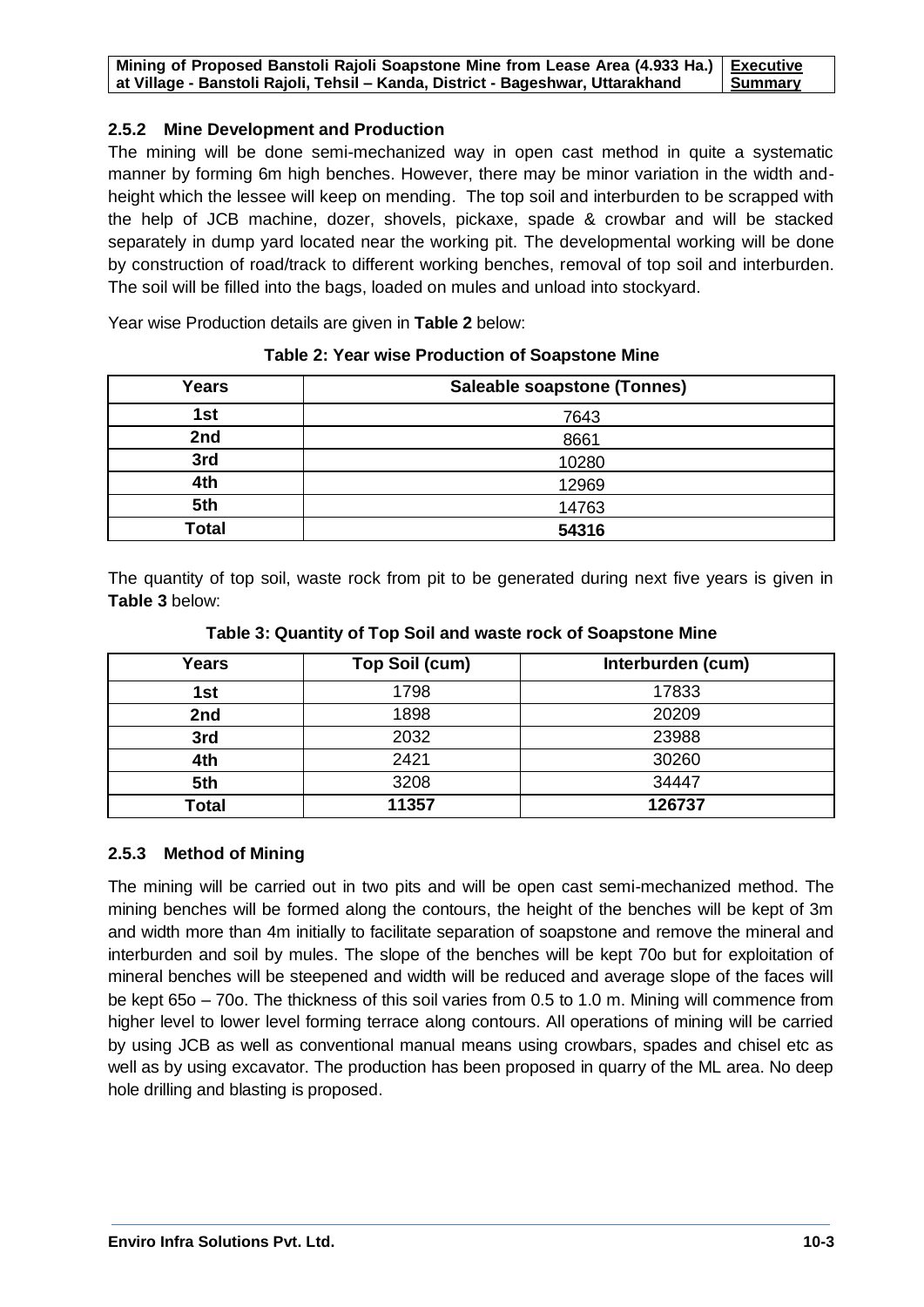#### **2.5.4 Impact on Land Use, Reclamation of Mined Out Areas and Afforestation Programme**

#### **Impact on land use & reclamation of mined out areas**

Opencast mining activities may alter the landscape of the lease area and also cause some disturbance to the surface features of the surrounding areas. Mining will be done after leaving 7.5 m safety barrier.

Plantation will be developed in consultation with district administration/ local authority, wherever feasible.

The Existing land use pattern is agricultural land. The impact on land form or physiography will be land use on the hilly terrain will undergo radical changes due to the open cast mining.

#### **Proposal for reclamation of land affected by mining activities:**

The mining will commence from the higher levels and will advance towards lower levels. Intermittent backfilling will commence from the higher levels and subsequently advance towards the lower elevation so that terraced agriculture fields would undertake in such a manner that original land use will be restored i.e. before the onset of monsoon will be handed over to cultivators for cultivation. The final backfilling will be started once the ultimate benches are formed and pit reaches the optimum economic depth. All recovery of the mineral will be of the saleable grade.

Plantation will be raised in 7.5m barrier zone along the boundaries of the mining lease area by planting the native species around ML area, backfilled and reclaimed area, around water body, roads etc. in consultation with the local DFO/Agriculture department. The details of the year wise plantation have been shown in **Table 4**.

| Year         | Area (ha) | No of saplings |
|--------------|-----------|----------------|
| First year   | 0.40      | 400            |
| Second year  | 0.40      | 400            |
| Third year   | 0.40      | 400            |
| Fourth year  | 0.40      | 400            |
| Fifth year   | 0.40      | 400            |
| <b>Total</b> | 2.0       | 2000           |

**Table 4: Year wise Afforestation scheduled**

#### **2.6 LAND USE PATTERN**

Presently (pre-mining), the land covered under the mine lease area is non-forest agricultural land.

#### **2.7 BASELINE ENVIRONMENTAL STATUS**

#### **2.7.1 Soil Quality**

Eight soil samples were collected in and around the mine lease area to assess the present soil quality of the region. In the study area, variations in the pH of the soil were found to be slightly basic (7.43 to 7.68). Electrical conductivity (EC) is a measure of the soluble salts and ionic activity in the soil. In the collected soil samples the conductivity ranged from 264 – 438 µmhos/cm.

Based on the results, it is evident that the soils are not contaminated by any polluting sources.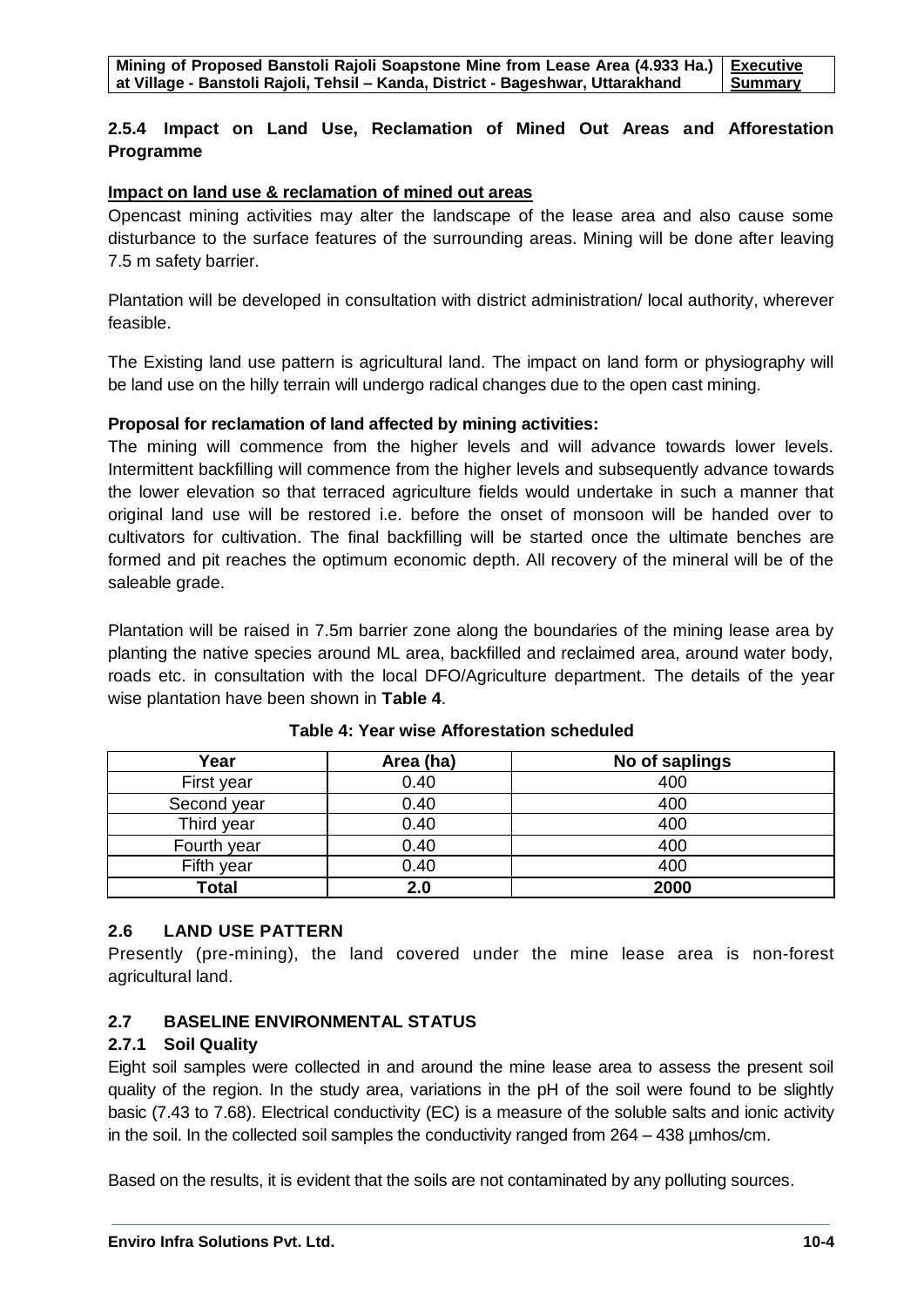#### **2.7.2 Meteorology**

Meteorological data at the site was monitored during  $1<sup>st</sup>$  March 2019 to 31<sup>th</sup> May 2019 representing winter season.

#### **2.7.3 Ambient Air Quality**

Ambient Air Quality Monitoring (AAQM) has been carried out at five locations during pre-monsoon season from March to May 2019. The minimum and maximum level of PM10 recorded within the study area was in the range of 39.5 µg/m3 to 55.2 µg/m3 with the 98th percentile ranging between 49 µg/m3 to 54.1 µg/m3. The minimum and maximum level of PM2.5 recorded within the study area was in the range of 12.5 µg/m3 to 23.4 µg/m3 with the 98th percentile ranging between 20.0 µg/m3 to 23.0 µg/m3. The minimum and maximum concentration of SO2 recorded within the study area was <5.0 to 5.8 µg/m3 with the 98th percentile ranging between 5.0 µg/m3 to 5.6 µg/m3. The minimum and maximum level of NO2 recorded within the study area was in the range of was 7.2 µg/m3 to 8.3 µg/m3 with the 98th percentile ranging between 11.3 µg/m3 to 11.8 µg/m3. The results thus obtained indicate that the concentrations of PM10, PM2.5, SO2 and NO2 in the Ambient Air are well within the National Ambient Air Quality (NAAQ) standards for Industrial, Residential, Rural and other areas.

#### **2.7.4 Water Quality**

To assess the physical and chemical properties of water in the region, water samples from 8 locations were collected from various water sources around the mine lease area.

The pH was varying for ground water from 7.38 to 7.72 and the surface water are 7.26 to 7.82. The total dissolved solids in ground water are varying from 242 mg/l to 276 mg/l whereas in surface water varying from 242 mg/l to 279 mg/l. The chloride level in the ground water samples collected in the study area were ranging from 114 mg/l to a maximum of 24 mg/l, in surface water samples 13 mg/l to 22 mg/l. The hardness is varying from the hardness is varying from 158 mg/l to 190 mg/l, in surface water samples 148 mg/l to 177 mg/l.

The results indicate groundwater is generally in conformity with the drinking water standards (IS: 10500) and surface water is in conformity with IS-2296 standards.

#### **2.7.5 Noise Levels**

Ambient noise levels were measured at Five locations around the proposed mine site. Assessment of average logarithm night time Leq (Ln) varies from 35.2 to 41.6 dB (A) and the average logarithm daytime Leq (Ld) varies from 42.2 to 52.0 dB (A) within the study area.

#### **2.7.6 Ecological Environment**

Based on the field studies and review of published literature, it is observed that there are two Schedule-I species present in the study area of the mine lease area i.e. Indian Leopard and Asiatic Black Bear. There are no wildlife sanctuaries and National Parks within the study area of 10-km radius. However, the nearest RF from the mine lease is Gairar Reserve Forest at a distance of 0.6 km.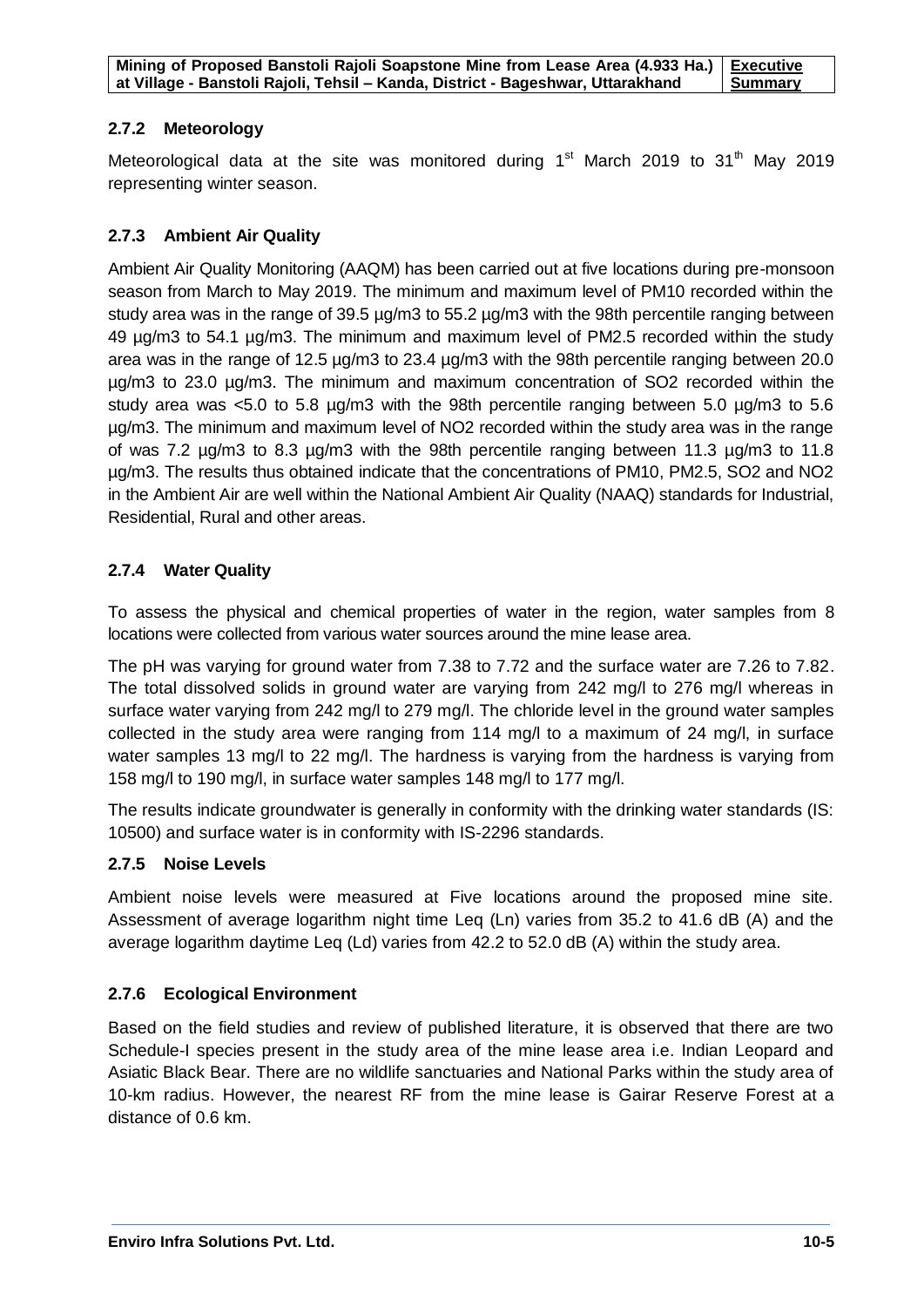| Mining of Proposed Banstoli Rajoli Soapstone Mine from Lease Area (4.933 Ha.)   Executive |         |
|-------------------------------------------------------------------------------------------|---------|
| at Village - Banstoli Rajoli, Tehsil - Kanda, District - Bageshwar, Uttarakhand           | Summary |

#### **2.7.7 Social Environment**

According to the 2011 census of India, Bageshwar has a population of 2,59,898. The total SC population in Bageshwar district is 72,061 which is 27.72% of the total population, while ST population is 1982, which is 0.76% of the total population. The literate population in Bageshwar district is 1,79,483, out of which male & female are 97,546 and 81,937 respectively. The male literates represent 54.35% while female represent 45.65% of the total population.

#### **3.0 ANTICIPATED ENVIRONMENTAL IMPACTS**

#### **3.1 Impact on Air Quality**

Soapstone mine where  $PM_{10}$  and  $PM_{2.5}$  will be the main pollutants generated in mining activities. The emissions of Sulphur dioxide  $(SO_2)$ , Nitrogen Oxide  $(NO_2)$  contributed by diesel operated equipment and vehicles movement were considered marginal as branded make and vehicles with PUC certificate will be operated only. Fugitive dust and particulates are major pollutants occurred in the mining activities. Fugitive emissions will be settled by 70- 80% by use of multiple water sprinklers. Prediction of impacts on air environment will be made with proposed production and net increase in  $PM_{10}$  and  $PM_{2.5}$  emissions at the proposed site and at the 10 km radius of study area due to mining activities.

Air pollution sources in the operating mine was classified into two categories

- i. Loading and unloading of mineral and OB, IB
- ii. Transportation on the haul road

#### **3.2 Impact on Water Resources**

#### **Surface Water Resources**

The topography of the area will not be largely changed in view of the proposed concurrent reclamation. During the mining activity period, there is a possibility of mixing of freshly disturbed material with the rain water. To take care of such happenings, retaining walls have been provided along the backfilled pits and along the soil and interburden dumps.

#### **Groundwater Resources**

The water table in hills is usually very deep and does not have any relevance with mining activities. However, concurrent restoration to original topography will not be disturbing the percolating water.

#### **3.3 Impact on Water Quality**

The impact on water quality will be confined to increased suspended solids during rain. The dumps will be secured with toe walls and rainy water will not carry significant suspended material.

#### **3.4 Impact on Noise Levels and Ground Vibrations**

With the mining operations, due to the deployment of machinery, operation for mine development, excavation and transportation of soapstone and men, it is imperative that noise levels would increase. . Assessment of average logarithm night time Leq (Ln) varies from 35.4 to 46.2 dB (A) and the average logarithm daytime Leq (Ld) varies from 41.7 to 51.3 dB (A)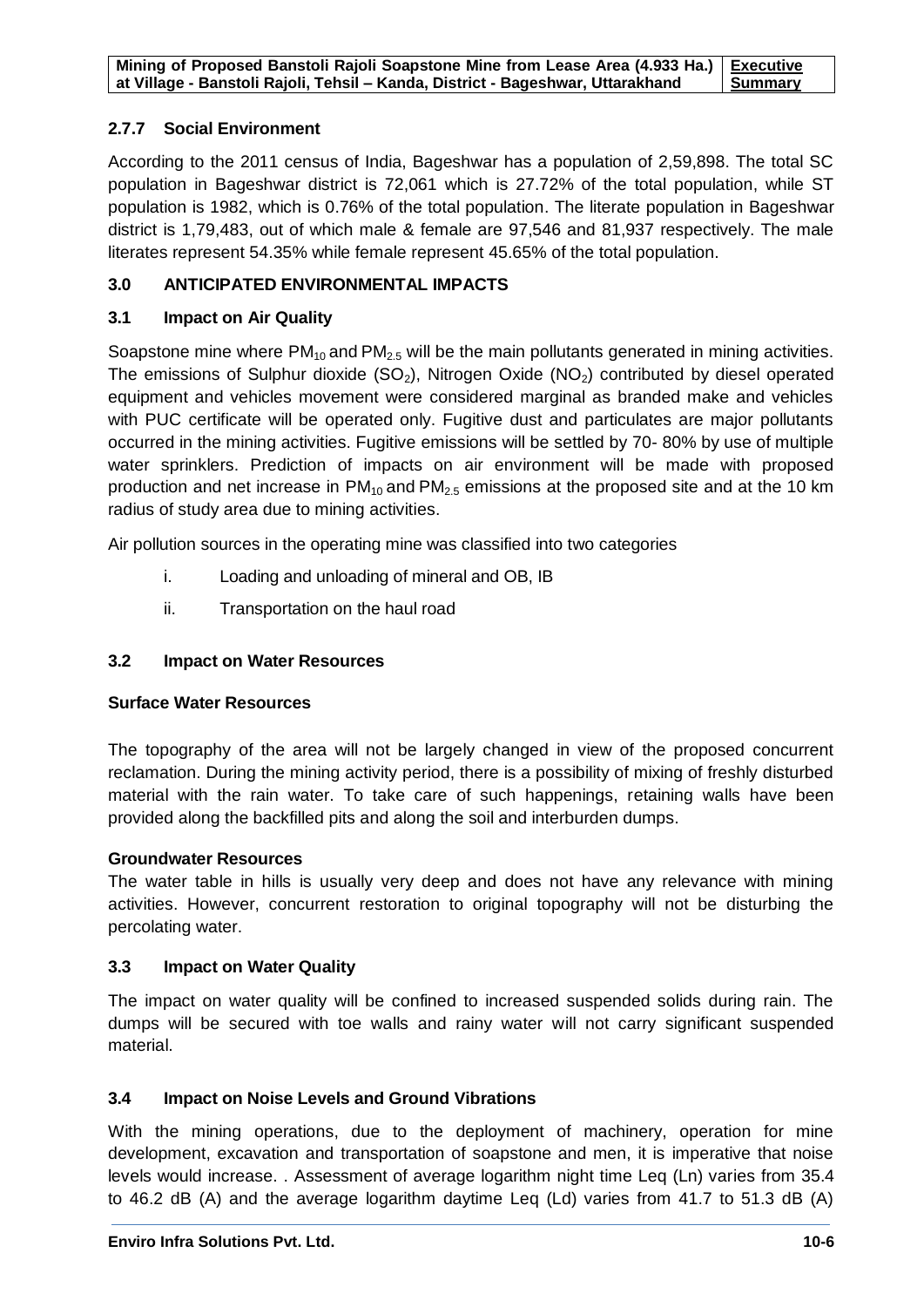within the study area. It is also observed that these incremental noise levels will not significantly affect the existing ambient noise levels.

#### **3.5 Impact on Soil**

The environmental impacts of the mining activities on topsoil are based on the quantity of removal of topsoil and its dumping. In the present project as it is proposed to temporarily store the topsoil and use it for plantation schemes, no impact of dozing of topsoil is envisaged.

The soil erosion from overburden and interburden dumps is not envisaged in the present project, as sufficient measures as detailed in the EMP would be undertaken.

#### **3.6 Impact on Flora and Fauna**

There is no forest area in the core zone area of the lease. As the mining activity is restricted to core zone, no significant impact on the flora of the buffer zone due to the proposed mining of Soapstone is anticipated.

It is proposed to include *Alternanthera paronychioides, Cassia tora* and *Holoptelea integrifolia* in the plantation program as they serve as sinks for gaseous emissions. Extensive plantation comprising of pollutant resistant trees will be undertaken, which will serve not only as pollution sink but also as a noise barrier.

The incremental dust generations due to the mining operations, at the boundary of the mine lease are insignificant and it is also expected that with the adoption of mitigatory measures as suggested in EMP, the impact due to operation of the mine will be minimal on the terrestrial ecosystem and also on the adjacent forest area.

The impact on the fauna of the buffer zone due to the mining activity will be marginal. The proposed progressive plantation over a period of time will reduce the impact, if any, on the fauna.

#### **3.7 Impact on Land Use Pattern**

The proposed opencast mine will result in change the land use pattern of the ML area. The land degradation is expected during mining activities like excavation, overburden dumping, soil extraction etc. Land requirement for the project has been assessed considering functional needs.

#### **3.8 Impact on Socio - Economic Aspects**

The mine area does not cover any habitation. Hence the mining activity does not involve any displacement of human settlement. No public buildings, places, monuments etc exist within the lease area or in the vicinity. The mining operation will not disturb/ relocate any village or need resettlement. Thus no adverse impact is anticipated.

The impact of mining activity in the area is positive on the socio-economic environment of the region. The proposed Soapstone Mine will be providing employment to local population and it will be give preference to the local people whenever there is requirement of man power.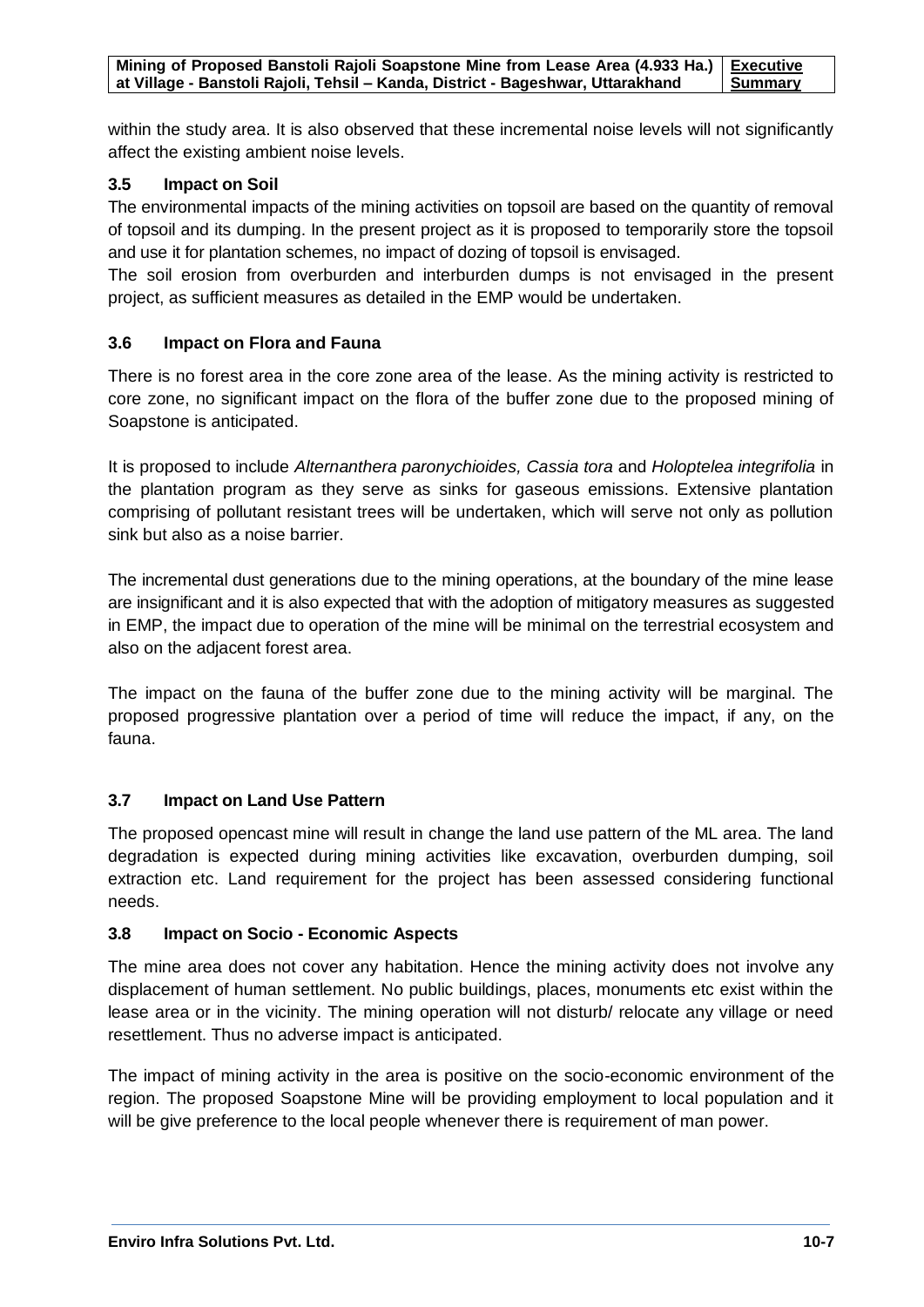**Mining of Proposed Banstoli Rajoli Soapstone Mine from Lease Area (4.933 Ha.) at Village - Banstoli Rajoli, Tehsil – Kanda, District - Bageshwar, Uttarakhand Executive Summary**

#### **4.0 ENVIRONMENTAL MANAGEMENT PLAN**

The summary of environmental mitigation measures are given in **Table 5**.

| <b>Impact Predicted</b>                                | <b>Suggestive measure</b>                                                                                                                                                                                                                                                          |  |
|--------------------------------------------------------|------------------------------------------------------------------------------------------------------------------------------------------------------------------------------------------------------------------------------------------------------------------------------------|--|
| Disturbance of free movement /<br>living of wild fauna | Awareness camps will be conducted for labours to<br>$\bullet$<br>make them aware about sensitivity/importance of<br>forest life.                                                                                                                                                   |  |
|                                                        | No tract or new road for movement of labours or<br>vehicles be laid in reserve forest area, this will prevent<br>forest fragmentation, encroachment and human -<br>animal encounter.                                                                                               |  |
|                                                        | Care will be taken that noise produced during vehicles<br>$\bullet$<br>movement for carrying ore materials are within the<br>permissible noise level. Higher noise level in the forest<br>area will lead to restless and failure in detection of<br>calls of mates and young ones. |  |
|                                                        | Care will be taken that no hunting of animals carried<br>out by labours.                                                                                                                                                                                                           |  |
|                                                        | If wild animals are noticed crossing the core zone, it<br>٠<br>will not be disturbed at all.                                                                                                                                                                                       |  |
|                                                        | Labours will not be allowed to discards food, plastic<br>etc., which can attract animals near the core site.                                                                                                                                                                       |  |
|                                                        | Only low polluting vehicle will be allowed for carrying<br>ore materials. All vehicles allowed in the project site<br>area will have to provide pollution under control<br>certificate at the end of three months.                                                                 |  |
|                                                        | No honk will be allowed in the forest area, noise level<br>will be within permissible limit (silent zone-50dB<br>during day time) as per noise pollution (regulation and<br>control), rules, 2000, CPCB norms.                                                                     |  |
| Harvesting of forest flora                             | No tree cutting, chopping, lumbering, uprooting of<br>shrubs and herbs should be allowed.                                                                                                                                                                                          |  |
|                                                        | No pilling of ore material should in the reserve forest<br>area.                                                                                                                                                                                                                   |  |
|                                                        | Collections of economically important plants will be<br>fully restricted.                                                                                                                                                                                                          |  |

#### **Table 5: Proposed Environmental Mitigation Measures**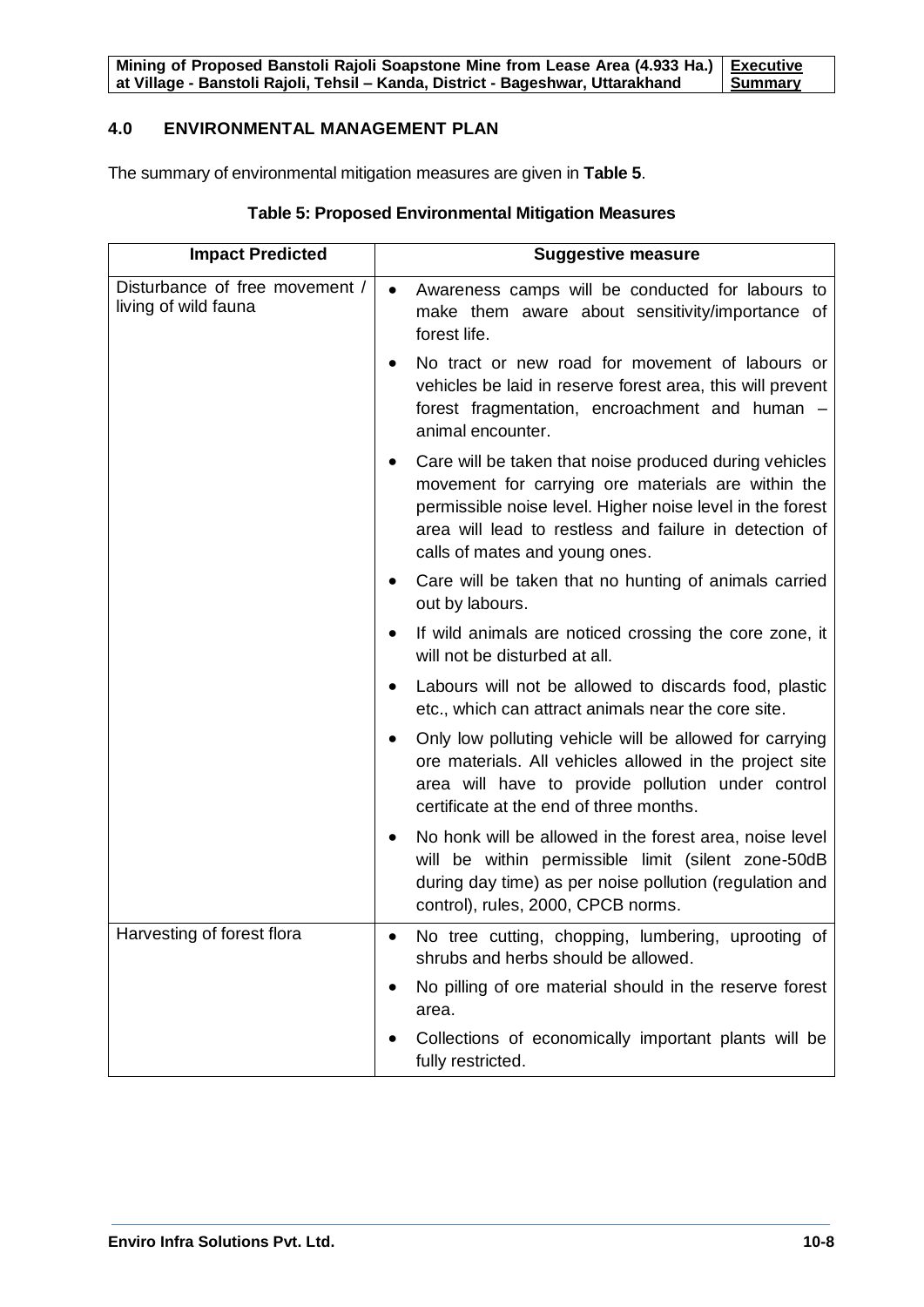| Mining of Proposed Banstoli Rajoli Soapstone Mine from Lease Area (4.933 Ha.)   Executive |           |
|-------------------------------------------------------------------------------------------|-----------|
| at Village - Banstoli Rajoli, Tehsil - Kanda, District - Bageshwar, Uttarakhand           | I Summary |

#### **5.0 ANALYSIS OF ALTERNATIVES**

The Soapstone has been identified based on the result of geological investigations and exploration carried out by the Geological Survey of India (GSI). The mining projects are site specific as such alternate sites were not considered.

The mine is operated by opencast cum semi-mechanized method of mining. No other alternative technologies can be used because of the hard nature of the ore. Proposed mine is using eco-friendly measures to minimize the impact of mining on the surrounding environment.

#### **6.0 COST ESTIMATES**

The details of the cost to for the Environmental Management plan for 5 years, the budget for Corporate Environmental Responsibility (CER) (per year) and year wise allocation of funds for the various activities proposed to be taken up under CSR programme has been given in **Table-6, Table 7 and Table 8** respectively**.**

| <b>S. No.</b> | <b>Measures</b>                                                                                                                                              | Cost (In Rs.) |
|---------------|--------------------------------------------------------------------------------------------------------------------------------------------------------------|---------------|
| 1.            | Water Sprinkling for dust suppression                                                                                                                        | 50,000        |
| 2.            | <b>Environmental Monitoring:</b>                                                                                                                             | 1,00,000      |
|               | <b>Ambient Air Quality Monitoring</b><br><b>Ambient Noise Monitoring</b><br>(iii) Water Quality Sampling & Analysis<br>(iv) Soil Quality Sampling & Analysis |               |
| 3.            | their<br>Plantation of 1438 trees<br>with<br>along<br>maintenance for green belt                                                                             | 1,43,800      |
| 4.            | Cost for Retaining wall/Toe wall                                                                                                                             | 74,700        |
|               | Total                                                                                                                                                        | 5,38,650      |

#### **Table 6: Budget for Environmental Management Plan**

#### **Table 7: Budget for Corporate Environmental Responsibility (CER) (per year)**

| <b>S. No.</b> | <b>Measures</b>                                                                           | Cost (In Rs.) (per year) |
|---------------|-------------------------------------------------------------------------------------------|--------------------------|
|               | <b>Sanitation facilities</b>                                                              | 25,000                   |
| 2.            | Skill Development for villagers                                                           | 20,000                   |
| 3.            | Awareness to local farmers to increase yield of crop<br>and fodder                        | 15,000                   |
|               | Plantation in the community areas/schools and on<br>van panchayat land of nearby villages | 40,000                   |
|               | Total                                                                                     | 1,00,000                 |

#### **Table 8: Year wise allocation of funds for the various activities proposed to be taken up under CSR programme**

| S. No.        | <b>Activities</b>                                            | <b>Allocation of Fund (Rs.)</b> |
|---------------|--------------------------------------------------------------|---------------------------------|
|               | <b>Health Camps</b>                                          | 25,000                          |
| $\mathcal{P}$ | <b>Drinking Water Facilities</b>                             | 15,000                          |
| 3             | Maintenance of foot track                                    | 25,000                          |
| 4             | Donation for Temple Construction                             | 15,000                          |
| 5             | Donation for cultural activities in the<br>surrounding areas | 20,000                          |
| Total         |                                                              | 1,00,000                        |